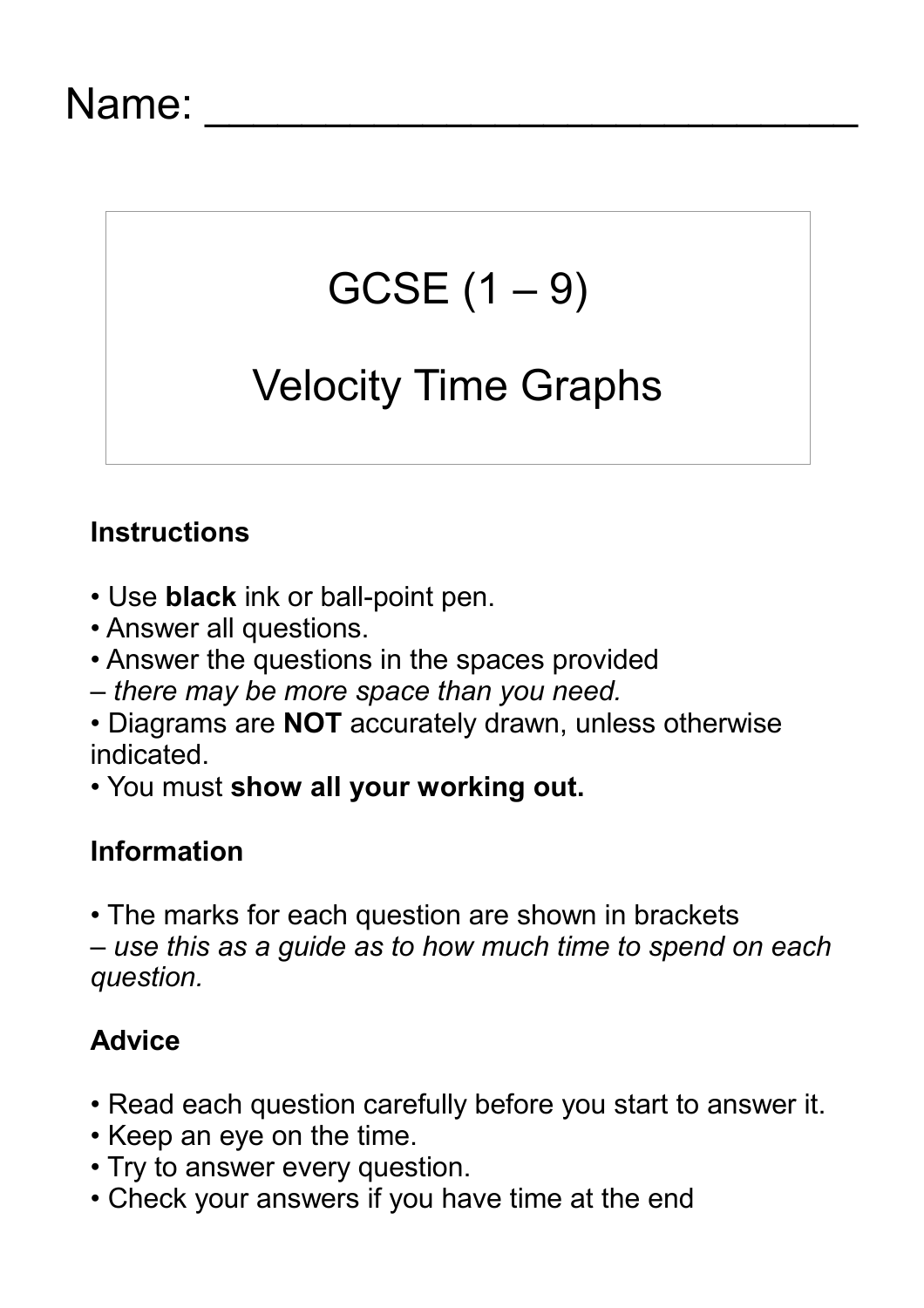

The car leaves the first set of traffic lights.

(a)Use the graph to find the velocity of the car after 15 seconds.

.............. (1)

(b)Calculate an estimate for the acceleration of the car, in  $m/s^2$ , after 10 seconds.

$$
\cdots \cdots \cdots \cdots \quad (2)
$$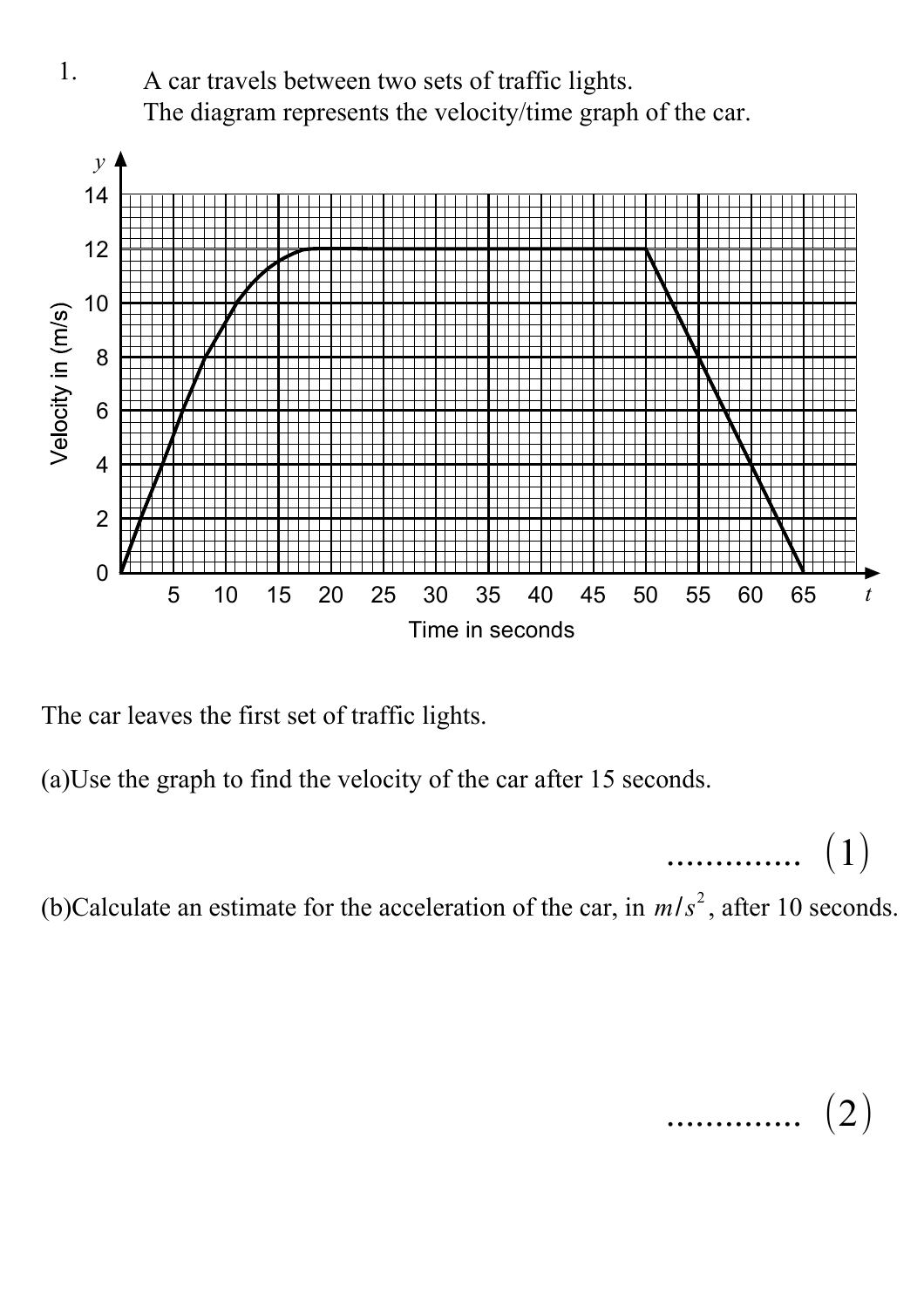A toy car is placed on the floor of a sports hall. 2.

It moves in a straight line starting from rest.

It travels with constant acceleration for 4 seconds reaching a velocity of 5m/s. It then slows down with constant deceleration of 1m/s2 for 2 seconds. It then hits a wall and stops.

a) Draw a velocity-time graph for the toy car.



b) Work out the total distance travelled by the toy car.

(3)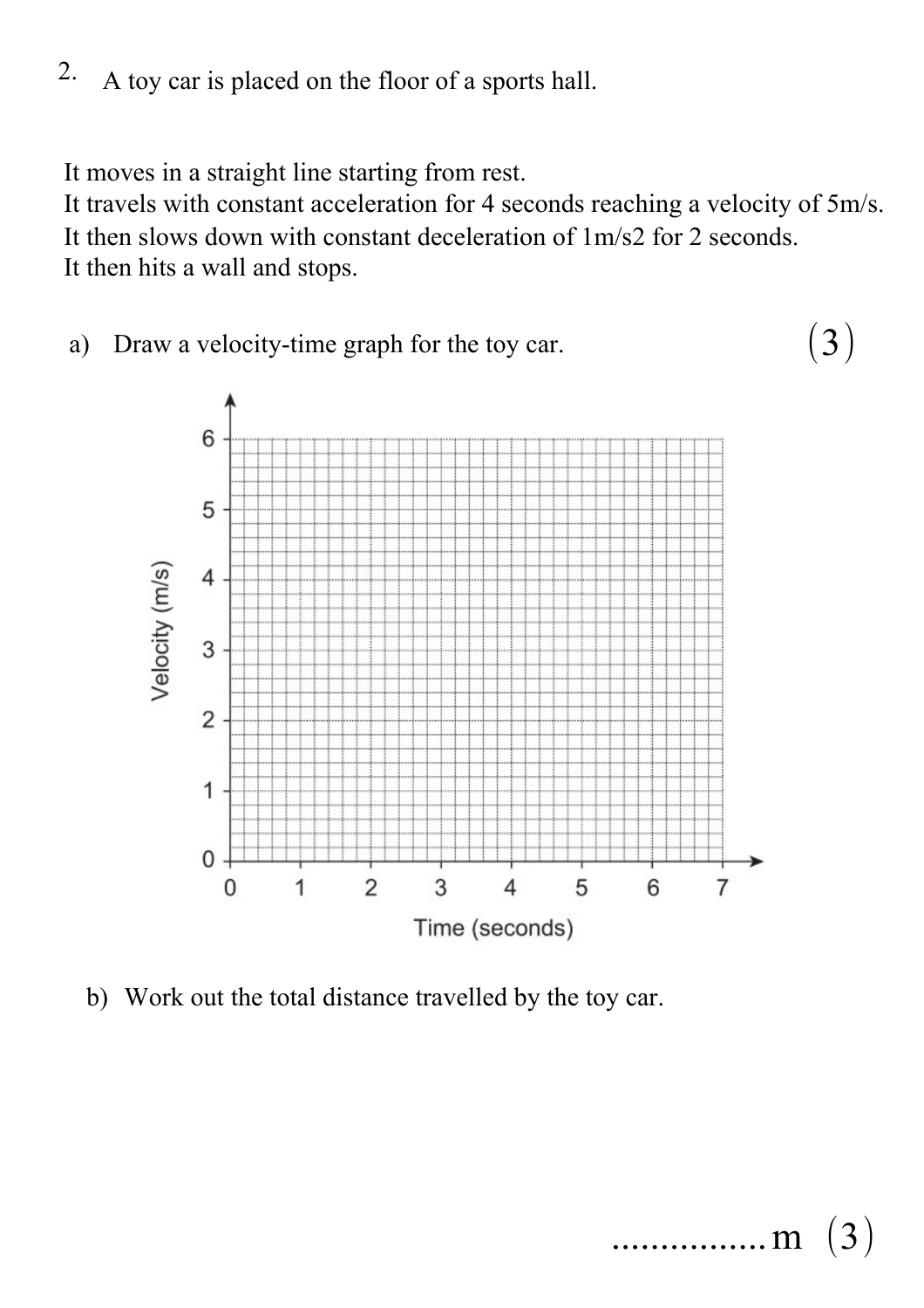3.

A sprinter runs a race of 200 m.

Her total time for running the race is 25 s.

Below is a sketch of the speed-time graph for the motion of the sprinter.



Calculate:

- a) The acceleration in the first 4 seconds of the race
- b) The distance covered by the sprinter in the first 20 seconds of the race  $(2)$
- c) The value of u

.............. (2)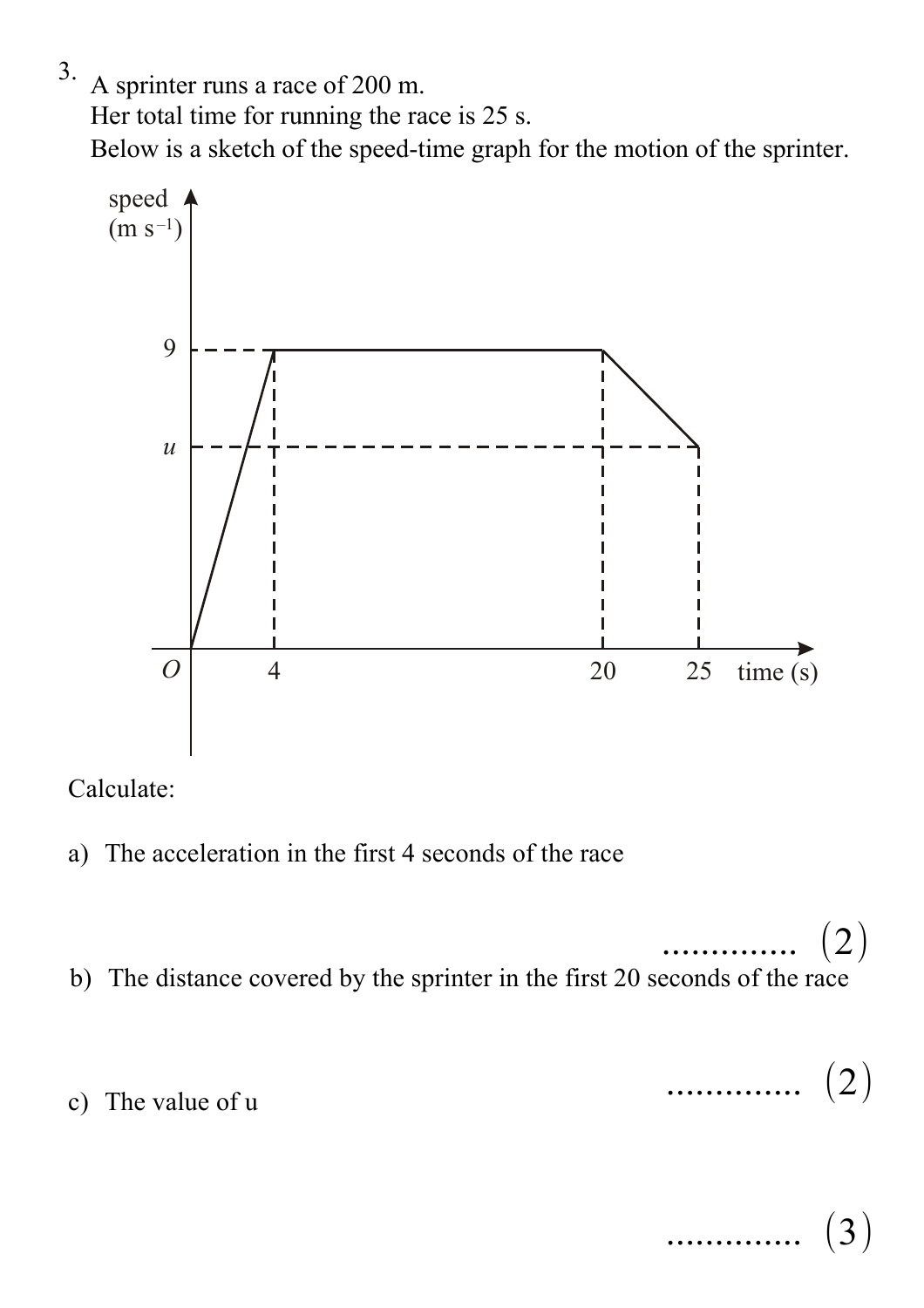Below is a sketch of the speed-time graph of a cyclist moving on a straight road over a 7 second period.



Calculate:

- a) The acceleration for the first 3 seconds
- b) The distance covered by the cyclist over the 7 second period

$$
\cdots \cdots \cdots \cdots \cdots \quad (2)
$$

.............. (2)

4.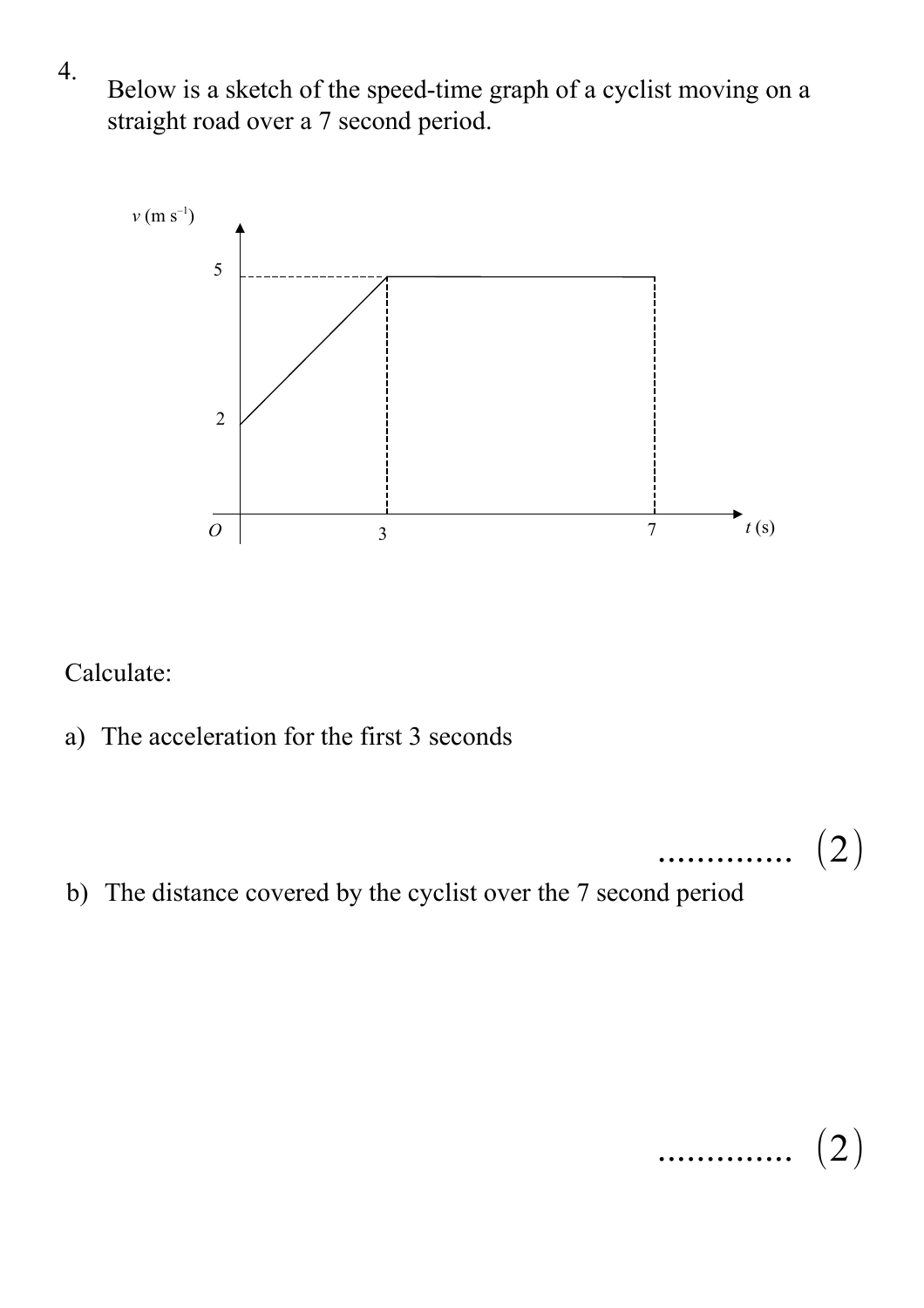A sprinter runs a race of 200 m. His total time for running the race is 20.32s. Below is a sketch of the speed-time graph for the motion of the sprinter. 5.



Calculate:

a) The maximum speed of the sprinter during the race

b) The distance covered by the sprinter in the first 5 seconds of the race  $\bf (4)$